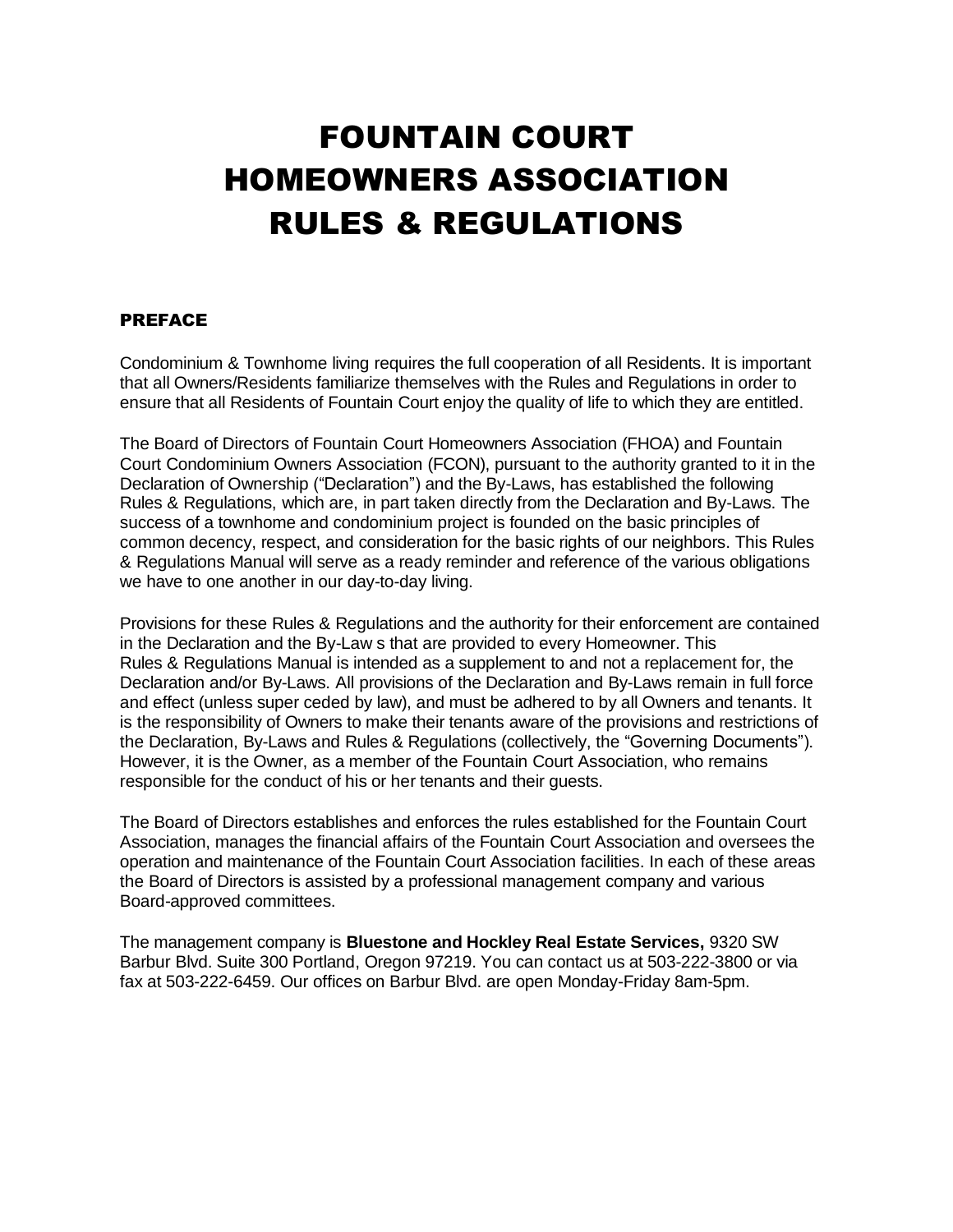# RULES & REGULATIONS

# TABLE OF CONTENTS

#### **PREFACE**

Management Company Contact Information

#### **TABLE OF CONTENTS**

- 1. OBJECTIVE
- 2. DEFINITION OF TERMS USED
- 3. ANTENNA & SATELLITE DISH POLICY **Notification** Attaching Dish Antennae to Building
- 4. ASSESSMENT PAYMENT & COLLECTION Collection Policy / Delinquent Assessment Coupon Books
- 5. ASSOCIATION GOVERNING DOCUMENTS Fountain Court Website Information Printed Documents
- 6. ENFORCEMENT OF RULES & REGULATIONS Enforcement of Rules Reporting Rules Violations Inspections First Notice / Request for Hearing Notice of Fine / Schedule of Fines Parking Violations Other Enforcement
- 7. GENERAL PROPERTY RULES
- 8. HARASSMENT
- 9. HAZARDOUS ACTIVITIES
- 10. HOLIDAY DECORATIONS Winter Holiday Decorations
- 11. HOME BUSINESSES
- 12. INSURANCE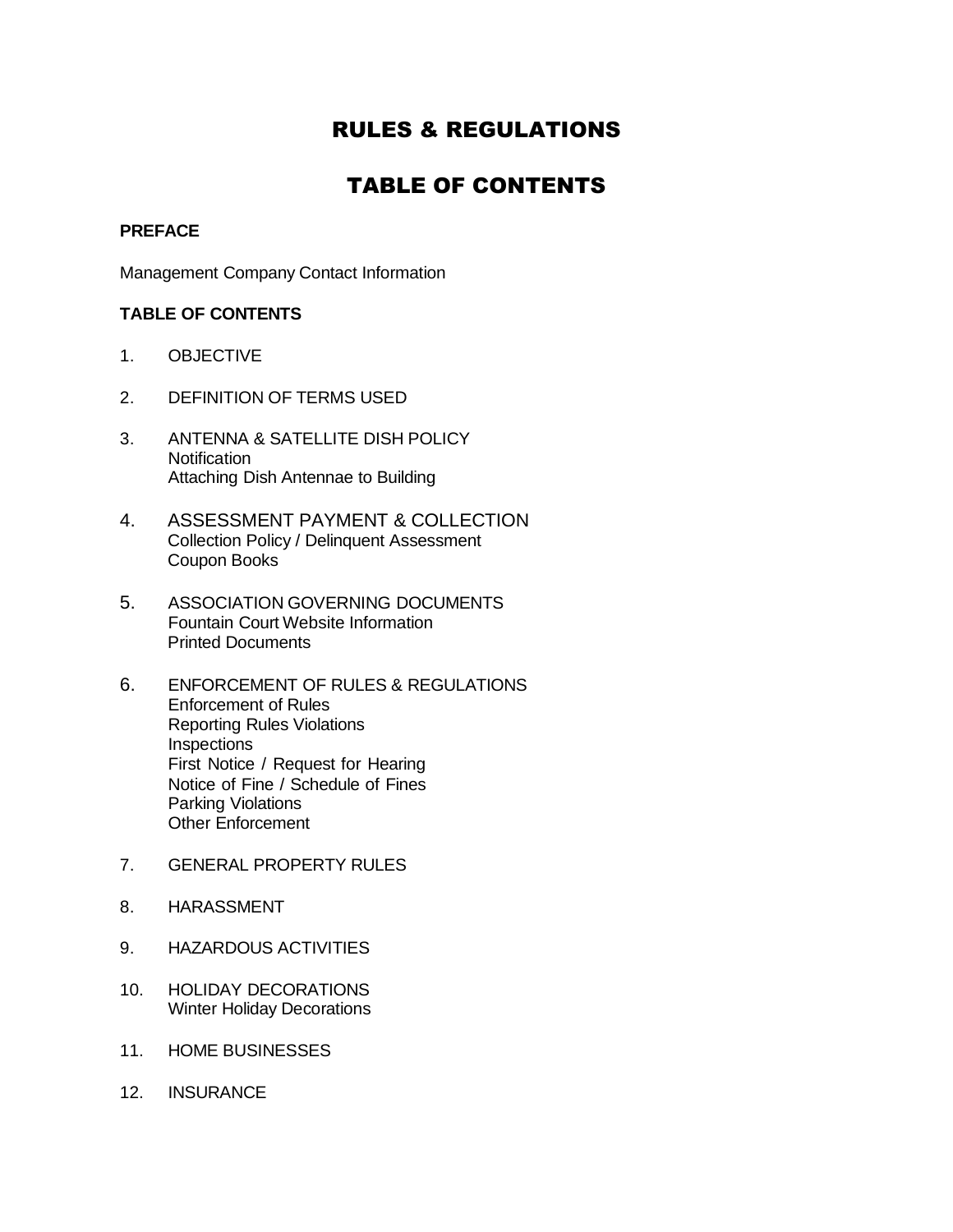- 13. PARKING RULES & VEHICLE RESTRICTIONS General Instructions Vehicle Registration Resident Parking
- 14. FRONT ENTRY & BALCONY AREAS
- 15. PETS
- 16. QUIET ENJOYMENT
- 17. RENTAL / LEASE OF TOWNHOUSE & CONDOMINIUM UNITS
- 18. TRASH & RECYCLING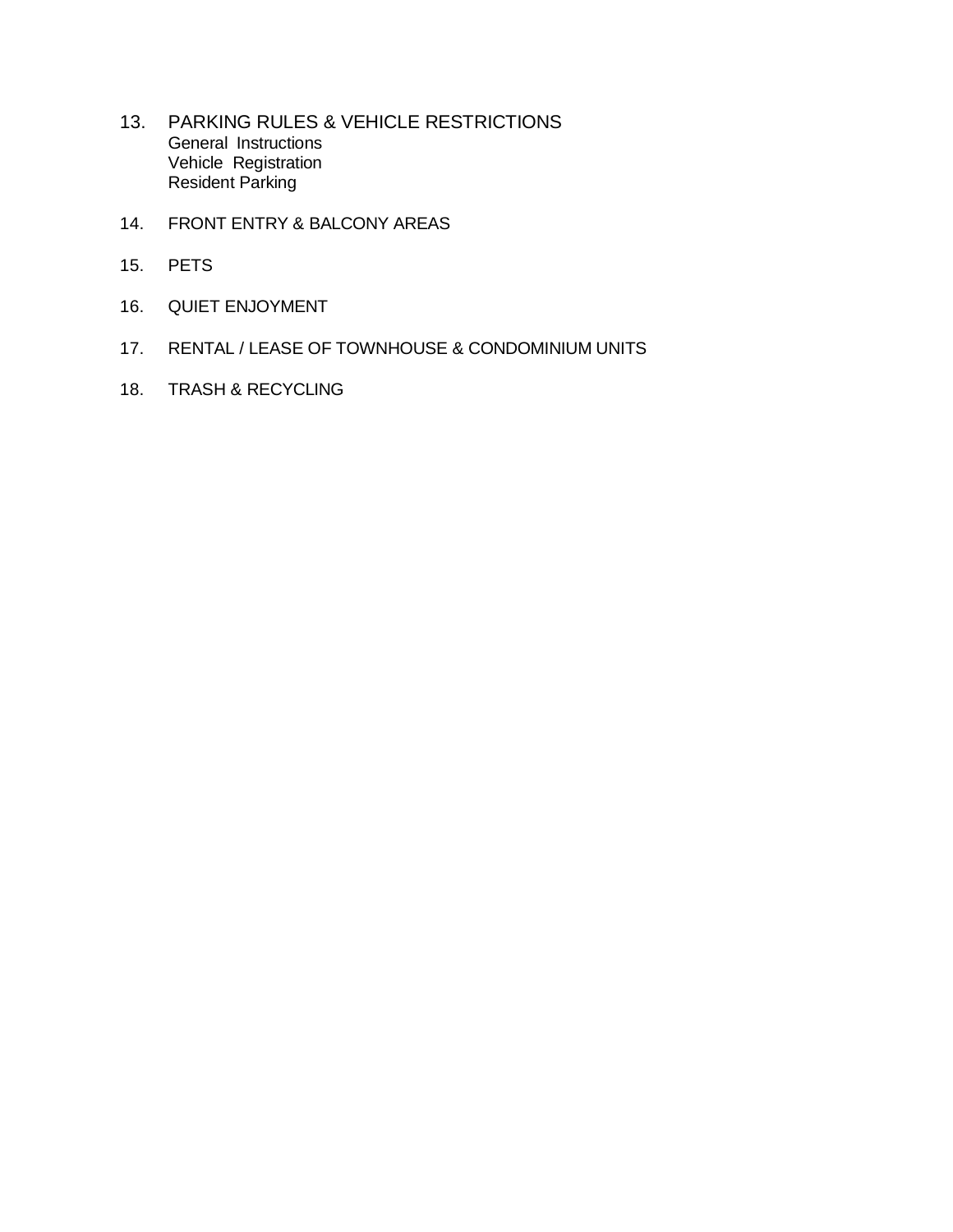# FOUNTAIN COURT ASSOCIATION RULES & REGULATIONS

The Fountain Court Association Rules & Regulations establish a set of rules, which are to be enforced by the Board of Directors and the Management Company.

#### **OBJECTIVE**

The main objectives of the Fountain Court Association Rules & Regulations are to:

Establish minimum rules and regulations to promote each Homeowner's enjoyment and use of the Fountain Court Common Property and Association Maintenance Areas, and to assist in maintaining uniformity in appearance and use.

Establish a uniform process for enforcement of the Rules & Regulations.

Clarify to Homeowners the Schedule of Fines for violations of the Rules & Regulations.

#### 2. DEFINITIONS OF TERMS USED HEREIN

**Declarations** refer to the Master Declaration of Covenants, Conditions & Restrictions (CC&R s) and Supplemental.

**Common Property** shall mean and refer to the Common Area and Association Property as defined in the Declaration.

**Fountain Court Community, Condominium or Townhome Unit ("Unit"), Board, Exclusive Use Common Area, Common Area,**

#### **Common Property and Association**

**Property** shall each carry the same definition as set forth in the Declaration.

**Residence** refers to any Condominium or Townhome Unit.

**Resident** refers to any Owner, tenant, etc., who lives within any Residence.

**FHOA & FCON** refers to the Fountain Court Homeowners Association & the Fountain Court Condominium Owners Association, otherwise collectively known as the "Association."

**Management Company** or **Managing Agent** refers to Bluestone and Hockley Real Estate Services.

### 3. ANTENNA & SATELLITE DISH POLICY

Satellite dishes with a surface diameter of twenty four (24) inches or less may only be placed on the exterior or Limited Common Elements so long as visibility from the street is minimized and screened from neighboring property. Attaching any equipment directly to the exterior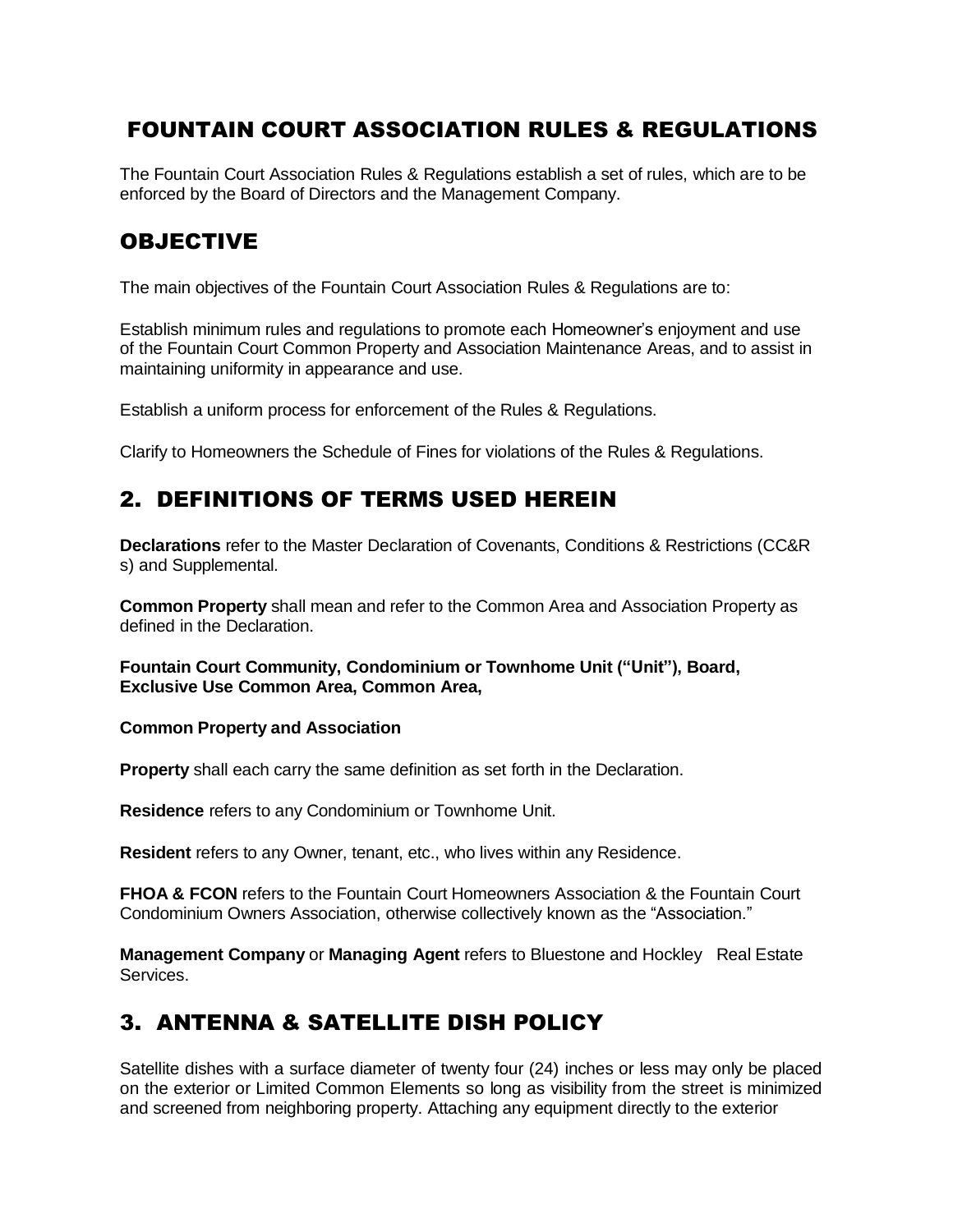siding of the buildings will not be approved. Satellite dishes/Antennae may not be attached to a residential structure where damage to any Unit may result (i.e. Common Wall area, roof or railing).

Attachment can only be to the wood trim or fascia board and only in a location approved, **prior to installation**, by the Board of Directors.

# 4. ASSESSMENT PAYMENT & COLLECTIONS

## **Collection Policy /Delinquent Assessment**

Assessments are due ON the first of each month. Any assessment not received by the  $10<sup>th</sup>$  of the month will incur a late charge of 10% of the monthly dues amount and the outstanding balance will accrue interest at the rate of 12% per annum. If payment is not received by the

the<br>10 of the month, a letter will be sent to the homeowner notifying them that their account has become delinquent. If an account becomes 45 days delinquent the Association will send a notice of intent to file a lien against the property. The notice shall deem and payment and notify the Owner that if payment is not received within 7 days, the Association will file a lien. If payment is not then received, the Association may initiate foreclosure of the lien. If payment is not received, the lien will be placed against the property and notice will be given to the homeowner and the mortgage holder upon placing the lien of the default in assessments. If the account is not brought current within fifteen (15) days from the date the lien was placed, the Association may foreclose the lien or pursue any other means of collection authorized by the Declaration, State or Federal Law, including money judgment, wage garnishment, asset attachment, etc. All costs incurred by the Association in connection with collecting the debt, will be assessed to the homeowner.

# **Coupon Books**

**Coupon Books are sent out to an Owner on a request basis only.** Owners who buy midyear are sent a Welcome Packet by the management company, and must request a coupon book in writing via email to Property Manager. There is a cost of \$10.00 for providing replacement coupon books.

# 5. ASSOCIATION GOVERNING DOCUMENTS

### **Fountain Court Website**

All Homeowners can obtain copies of the Governing Documents, financial information, minutes of Board Meetings, or any other pertinent information through the Fountain Court website. The Fountain Court Website Address is [www.fountaincourthoa.com](http://www.fountaincourthoa.com/)

### **Printed Documents**

If an Owner requests printed copies of these documents be provided, there is a charge for this asset by the Management Company. All Homeowners receive initial copies of the Governing Documents through their title company at close of escrow.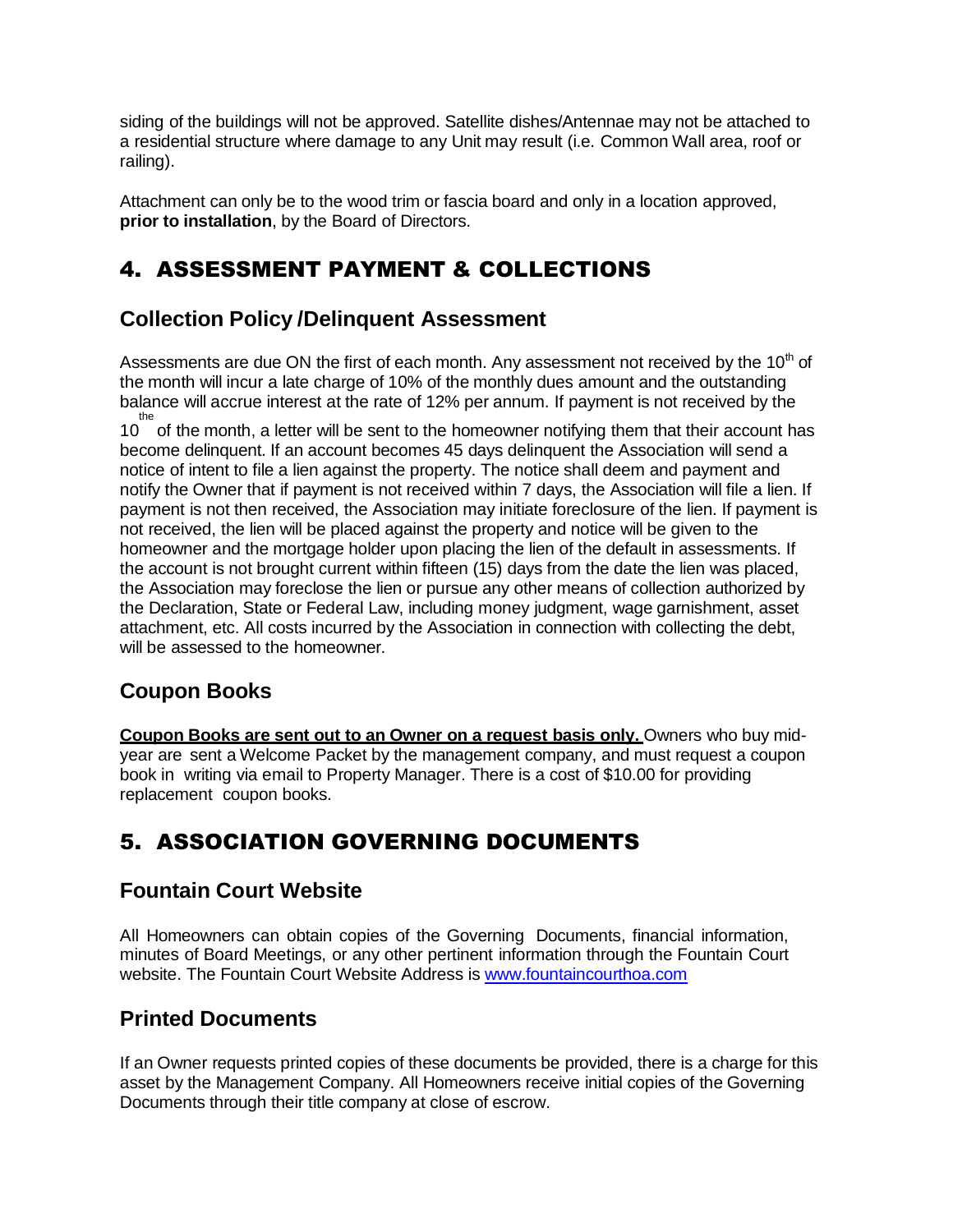# 6. ENFORCEMENT OF RULES AND REGULATIONS

#### **Enforcement of Rules**

(1) The Board of Directors, FHOA & FCON Board Members and Residents has the right to report any violation of the rules and regulations defined in the Declaration, By-Laws or Rules & Regulations of the Association. In addition, The Board of Directors has the right, after Notice, to assess Compliance Assessments ("Fines"), penalties or take other action against violators in order to protect the rights, safety and property of the FHOA & FCON members and Residents.

(2) In addition to any other means of enforcement provided in the Declaration or other governing documents, the Board of Directors has the right, after Notice, to suspend the voting or Common Property usage rights of an Owner / Resident and/or to impose a fine. The procedures for utilizing such enforcement techniques are listed below:

#### **Reporting Rules Violations**

Any person wishing to report a rules violation must provide the report of violation in writing to Bluestone and Hockley. Please include date, time, description of issue, address and any other documentation (this includes photos). This can be submitted by mail, facsimile, hand delivery or e-mail through the Association's website. Once received, the Managing Agent will take action as defined below. Verbal reports cannot be acted upon.

NOTE: All written reports of a violation will be held in confidence to the extent permitted by law.

#### **Inspections**

To ensure uniform and timely enforcement of the Rules and Regulations, the Managing Agent or Board members will conduct periodic inspections of the Fountain Court Community. An Owner found to be in non-compliance of the community adopted Rules and Regulations will be subject to notification to correct and, if non-compliance continues, possible fines.

### **First Notice/Request for Hearing**

When a possible violation is noted, the responsible Owner will be notified in writing of the violation. In this notice the Managing Agent will identify the violation and ask the owner to correct the violation within 15 days. However, a shorter time may be specified because of safety concerns, or if required by the Declaration or By-Laws of the Association.

The homeowner is also given 10 days from the date of this letter to request a hearing with the Board of Directors. The purpose of a hearing is to provide an opportunity for the Owner to discuss the alleged violation with the Board of Directors.

When an Owner does not agree that a violation exists, the Board hearing provides the Owner the opportunity to present the relevant facts in support of that position. If the Homeowner does not request a hearing, it is assumed that the Owner agrees there is a violation.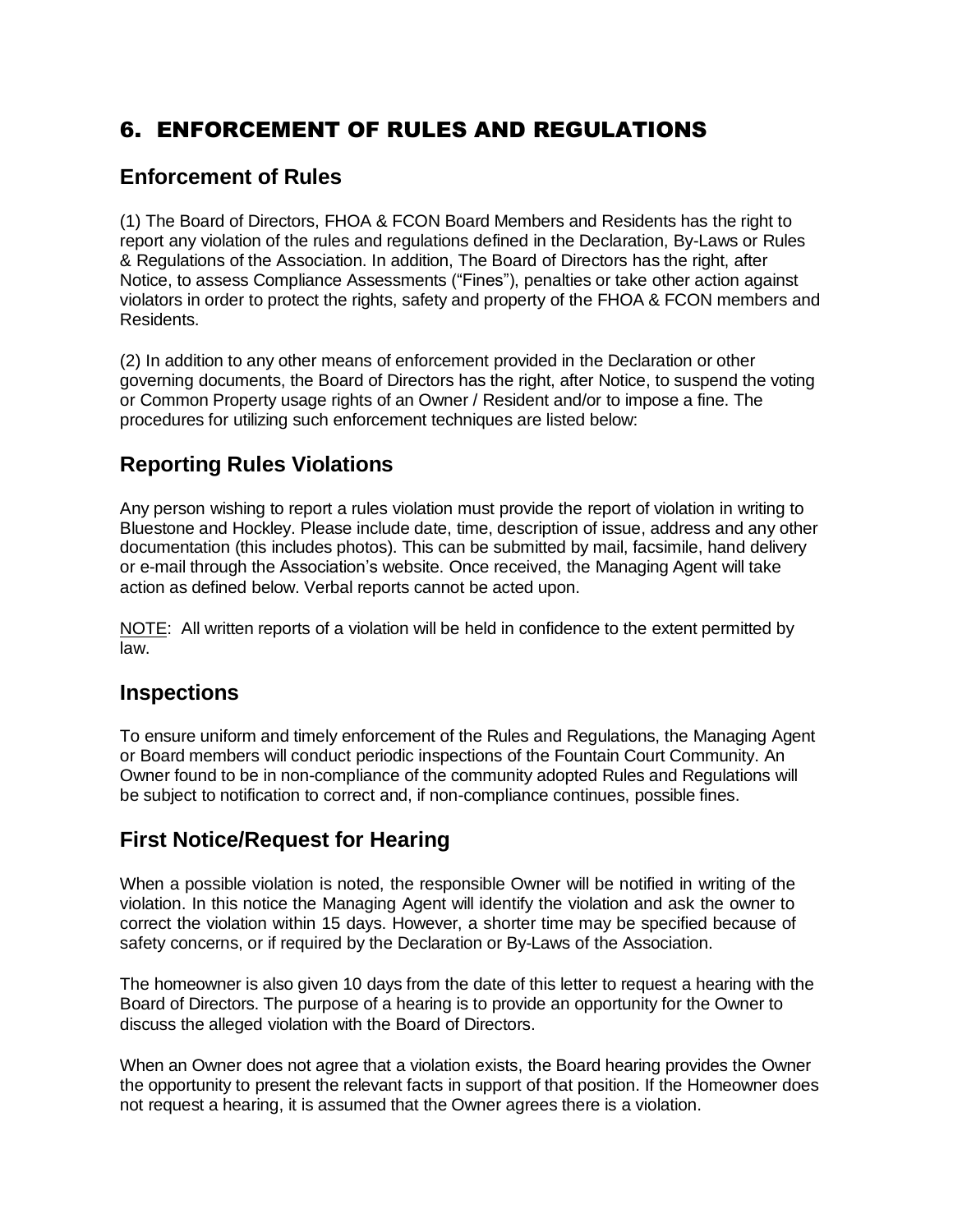#### **Notice of Fine /Schedule of Fines**

If it is observed that the violation has not been corrected by the deadline in the first notice and the Homeowner has not requested a hearing with the Board of Directors, a fine notice will be sent to the Homeowner notifying them that a fine of \$75.00 has been imposed.

Should the violation remain for another period of 15 days (violation would then not be remedied for 30 days), a second fine of \$100.00 will be imposed on the homeowner's account. A \$250.00 fine will continue to be assessed every 15 days until the violation is corrected. If the Owner shall remain in violation and continuous fines are imposed, the Board at their discretion may turn the account over to the Association's attorney to gain compliance with the Governing Documents. Al l fees, charges, and costs incurred by the Association in relation to gaining compliance, will be charged back to the Owner in violation.

Violations are progressive meaning that only one warning will be given per cited violation type within a one-year period.

## **Parking Violations**

Violations of any parking Rules & Regulations may result in the vehicle being towed at the vehicle owner's expense without prior notice of any kind to the vehicle owner. The towing company will document all vehicles that are towed. The HOA, Board Members, and Bluestone and Hockley WILL NOT be responsible for refunding any of the fees charged by the towing company.

**The Association may impose fines in addition to any fees levied by the towing company**.

#### **Other Enforcement**

Following imposition of fines, the Board of Directors may also elect to suspend the right of an Owner/Resident to vote at meetings of the Fountain Court Association for 30 days, or in the case of a continuing violation, including without limitation, the nonpayment of assessments which have become delinquent, such suspension m ay be imposed so long as the violation continues.

In addition to the imposition of fines, the Board m ay take any other legal action it deems necessary to enforce the Rules & Regulations of the Fountain Court Association.

Damage to Common Property is prohibited. In accordance with these Rules, any Common Property damage caused by an Owner, or such Owner's family, guests, invitees, tenants, lessees or pets shall be charged back to the Owner. Owners may not place flower bed signs, decorations, garden statues, etc. in the common area landscaping. This includes the barkdusted areas at the entryways of all units.

Bicycles, tricycles, skateboards and other wheeled vehicles and toys are prohibited from being used or left on law ns and landscaping. Pedestrians always have the right of way on walkways. Walkways shall not be used for storage of these items.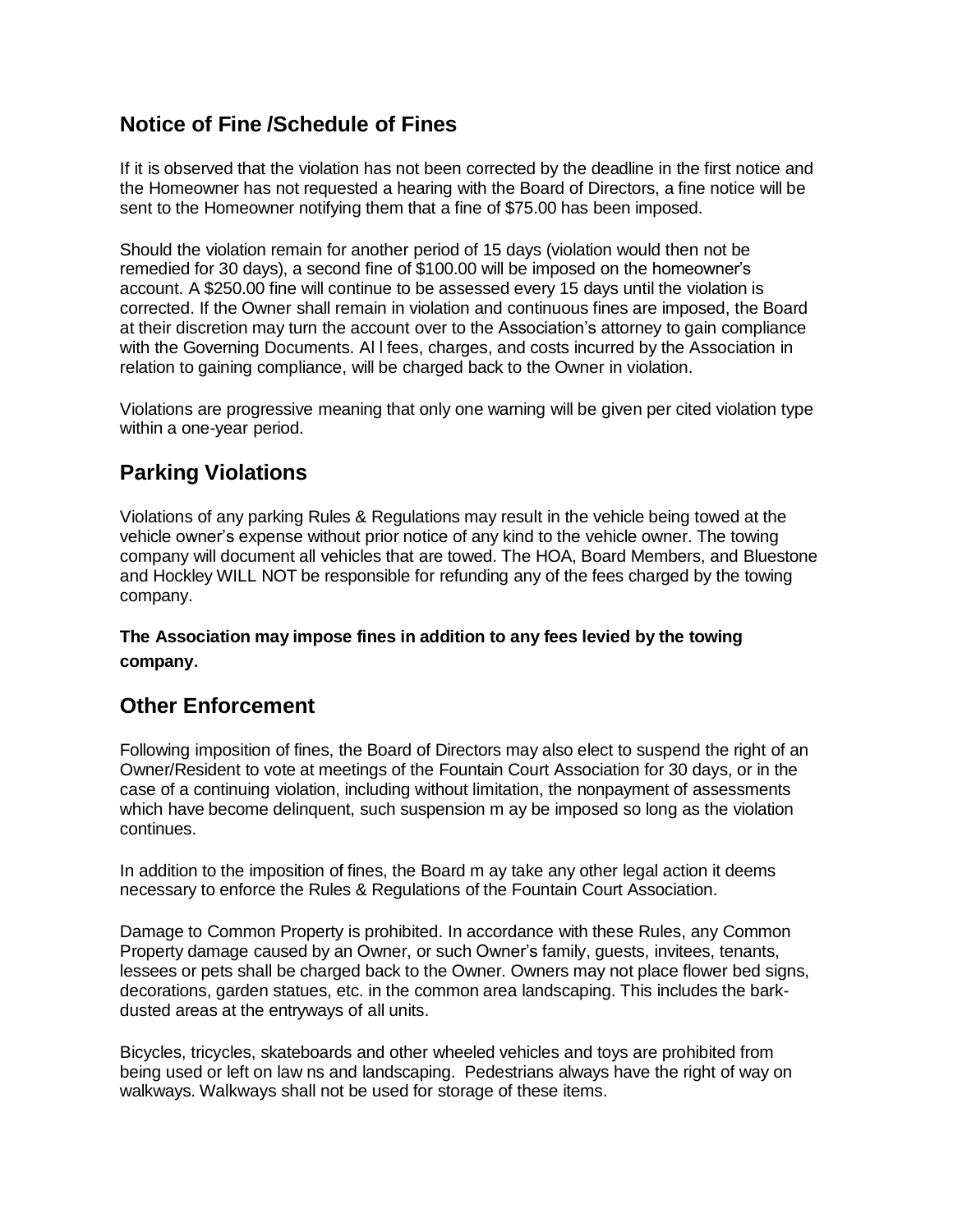# 7. General Property Rules

No Owner has the right to alter, paint, decorate, remodel, landscape or adorn any part of the Common Property without the written consent of the Board of Directors.

If a hose, bucket or similar items are used, they must be returned to the inside of your garage and out of sight when not in use.

Hanging, drying or airing of clothes, towels, rugs, etc., in windows or outside is prohibited. No exterior clotheslines are permitted anywhere in the Fountain Court Community.

Any "For Sale" or "For Rent" signs must be placed in a window WITHIN the Unit and must be of customary and reasonable size not to exceed 24"x 36" and of a professional quality. No signs are allowed in the common areas.

No exterior radio, transmitter tower or other type of antenna may be constructed, installed or maintained within the Fountain Court Community.

No aluminum foil, paint, newspaper or similar covering shall be applied to the windows or doors of any residence or garage. Resident can change the existing window blinds without submitting a Request for Exterior Modification if the outside appearance of window coverings is white or a neutral color. If resident would like to install window coverings that are not a neutral color, a Request for Exterior Modification must be submitted to the Board of Directors for approval prior to installation.

No decals, stained glass or other ornamentation maybe placed on any window of any unit or garage for exterior viewing, with the exception of holiday decorations which must be timely removed after the holiday, as stated further in these rules. Owners may place security decal and required alarm perm it within window so long as it does not exceed a 3"x 5"size.

With prior written approval from the Board of Directors, window tinting may be used on the Unit windows. No mirroring effect from the outside view will be approved.

The mail boxes may not be used as bulletin boards with the exception of Fountain Court Association Board announcements. Anything else posted on the mail boxes will be immediately removed and, any damage will be charged back to the Homeowner.

Feeding or harassing of wildlife anywhere in the Fountain Court Community is prohibited.

Dated of November 4, 2020. Until further notice, birdfeeders with any type of seed are not allowed due to an increase rodent activity in the neighborhood. Hummingbird feeder will still be allowed. Feeding wildlife including squirrels on the property continues to be a violation of the rules.

### 8. HARASSMENT

Residents are prohibited from verbally or physically harassing, annoying or threatening FHOA /FCON employees, vendors or volunteers. Complaints regarding FHOA employees or vendors should be presented in writing to the Association's Board of Directors, in care of Bluestone & Hockley Real Estate Services. The FHOA/FCON has a zero tolerance policy for verbal or physical abuse. Any and all threats will be taken seriously and will be handled by all legal means available to the Association.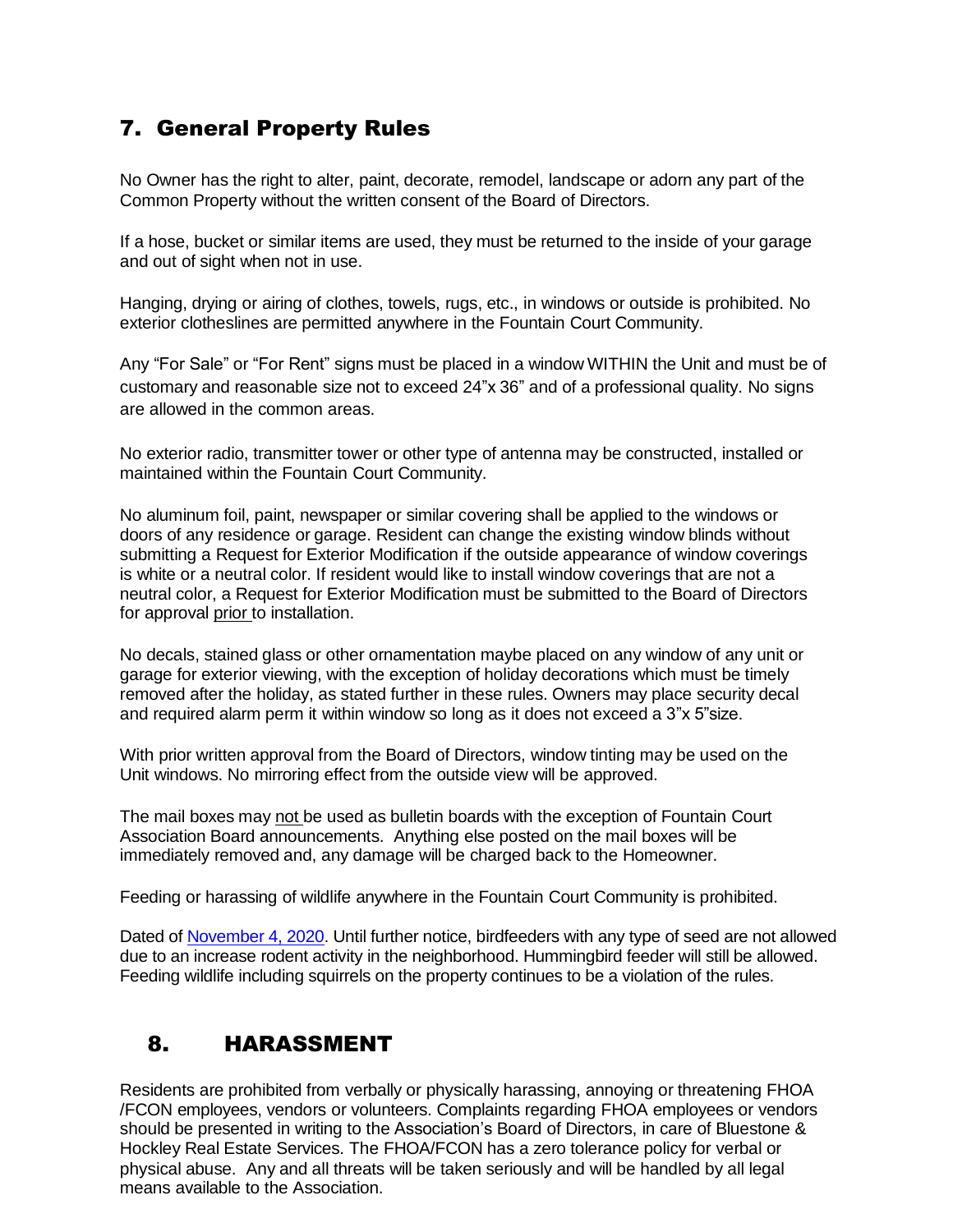# 9. HAZARDOUS ACTIVITIES

No firearms shall be discharged within the Fountain Court Community.

No charcoal grills, Traeger, smokers or wood burning fire pits are allowed to be used on the decks, patios, or common areas. Propane and electric grills are allowed to be used on the back decks only with supervision. Propane and electric grills need to be kept away from the building siding and deck railing while in use and only used for cooking purposes.

Any activity or condition which endangers the health or safety of others is prohibited.

Nothing shall be done or kept in any Unit or on the Common Property, which will increase the Association's rate of insurance or cause it to be canceled.

## 10. HOLIDAY DECORATIONS

Except for Winter Holiday decorations, holiday decorations may be displayed 4 weeks before a holiday and must be removed within 2 weeks after the holiday. Such holiday decorations must be contained to the Resident's exclusive use property and m ay not extend into the com m on area flower beds and trees. Any damage caused to the common area or the exclusive use limited common area will be charged back to the Homeowner. Decorations can never be attached to the siding or roof of any building.

#### **Winter Holiday Decorations**

Winter Holiday decorations are permitted from November 1<sup>st</sup> until January 15<sup>th</sup> and must be removed by January 16<sup>th</sup>. All Winter Holiday lighting and decorations must be contained to the condominium exclusive use property (patio, balcony, porch, fascia boards, etc. of the Unit) and may not extend to the flower beds, plants, trees, sidewalks, grass, etc.

Lighting must be unlisted and approved, and must be turned off by midnight each night.

Wreaths may be displayed on the front door by use of an over-the-door hanger or similar nonpermanent hanger ONLY. Wreaths may not be attached to the door in any manner.

The Homeowner is responsible for any and all damage caused by the Resident's display of Holiday decorations. Should repairs be necessary to the door or other common area property due to the use of holiday decorations, the repairs will be made by the Association in accordance with the Declaration and Association By-Laws, and will be charged back to the Homeowner.

### 11. HOME BUSINESSES

Except as may be permitted under Oregon law, Residents may not conduct any trade or operate any business within the Fountain Court community beyond the operation of a homeoffice which shall be restricted as follows:

There may be no external evidence of such activity.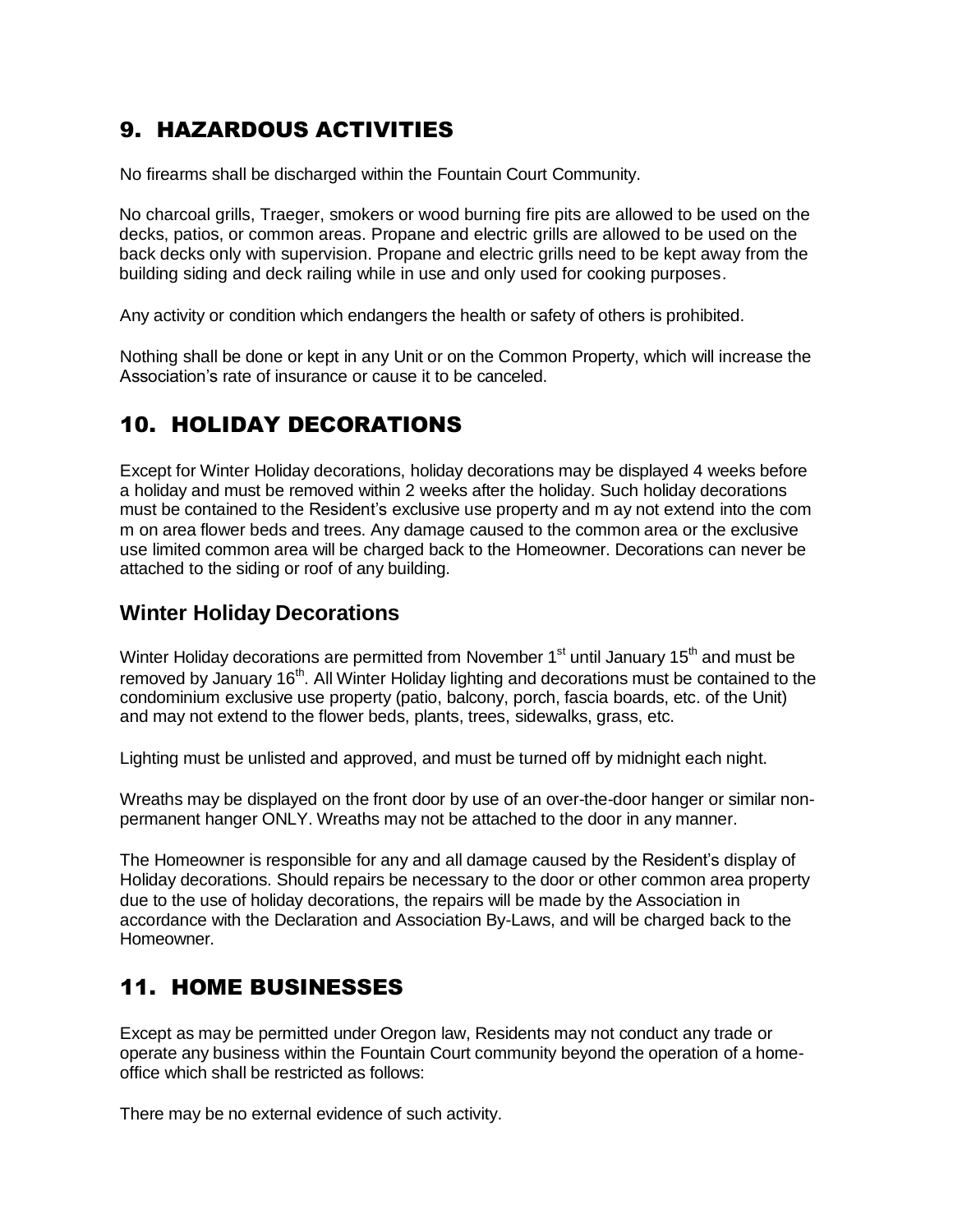Such activities must be conducted in conformance with all applicable government ordinances.

The business activity does not involve regular visitation by clients, customers, suppliers, or other business invitees or door-to-door solicitation of the residents.

The existence or operation may not be apparent or detectable by sight, sound, or smell from outside the Unit;

## 12. INSURANCE

No such activity may increase the liability or casualty insurance obligation or premium of the Fountain Court Association;

Such activities must be consistent with the residential character of the Project and does not constitute a nuisance, or a hazardous or offensive use, or threatens the security or safety of the residents.

All violations of these restrictions may be determined at the sole discretion of the Board of Directors.

Each Owner shall be responsible for obtaining, at own expense, insurance covering his property (the individual Unit interior as well as contents). The Association provides insurance coverage of the building exteriors (roof, siding, windows, sliding doors & trim, railing, posts, etc.) and common & maintenance areas, less deductible.

When an insurance claim is made and/or any loss incurred by the Association for which the Association has insurance (hereinafter an "insured loss"), and where the Board reasonably can allocate the cause of such loss (in whole or in part) to any individual Unit Owner, whether unintentional, intentional, a negligent act, misconduct, failure to maintain or repair a Unit or any space under the control of a Unit Owner, and/or failure to otherwise comply with the Declaration and By-Laws and/or rules on the part of any Unit Owner (the term "Owner" as used in this section to include any tenant, occupant, agent, or other person residing in or visiting a Unit), then the Unit Owner shall pay any insurance deductible incurred by the Association that is related to such deductible loss to the Association (up to the amount of loss so caused, If the loss is less than the deductible).

In the event of multiple entities causing loss, the Unit Owner shall be jointly and severally liable with any other loss-causing entities with respect to the Association. In the event of any loss greater than the deductible, the provisions of this section shall not limit the Association or its assigns from pursing a claim against the Unit Owner for the entire loss, under precepts of applicable Oregon law and of the Declaration.

Such payment of a deductible loss shall not limit the rights, if any, of any insurer to proceed under its own subrogated rights against the Unit Owner based on any such insured loss, and any insurer (and/or its assigns) is not limited from proceeding against such Unit Owner for all loss so caused by such Unit Owner by this section.

The Association shall have the right and may elect to file a lien against the Unit for the deductible loss as set forth herein, as provided for elsewhere in the Declaration and/or may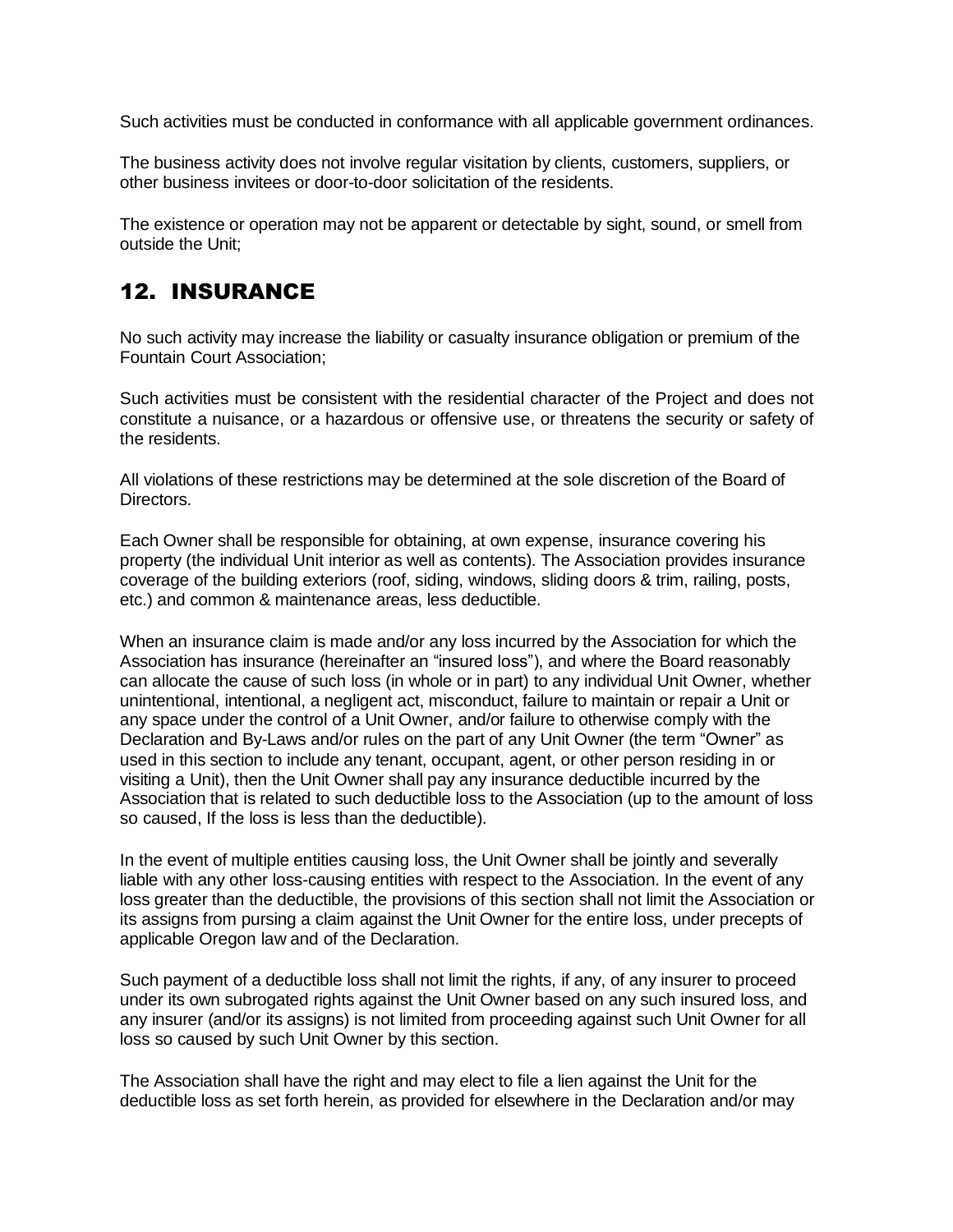otherwise enforce the right to payment as a Special Assessment allocable to that Unit and/or Unit Owner.

In the event of dispute with respect to the determination by the Board allocating responsibility for such deductible loss, the determination of the Board shall be upheld unless arbitrarily and capriciously made, provided that a Unit Owner so affected may request, in writing, a hearing before the Board (or before a sub-committee appointed by the Board, if the Board so elects) to contest imposition of liability for such deductible loss. Upon any such request, the Board shall provide for an opportunity for hearing to such Unit Owner, the hearing to be held as soon as practical but not more than 60 days from the date of request.

If the matter is not resolved by such hearing, the Board may elect to submit the matter to binding arbitration by an independent committee of three Unit Owners (not affected by such loss) for arbitration of same (one arbitrators elected by the Board, one selected by the Unit Owner, and one selected by the two arbitrators so selected, which three arbitrators shall constitute the Arbitration Committee for that deductible loss), to which the Board and the Unit Owner shall submit, subject to the provisions of this section. The arbitrary and capricious standard of review of the Board's determination as set forth in the prior paragraph shall apply at such arbitration. The arbitration shall be conducted in the Portland Metro Area, in accordance with the then-current commercial Arbitration Rules of a professional arbitration service mutually acceptable to the parties. If the parties cannot agree to the selection of rules within 21 days, and for arbitration, then the rules shall be in accordance with the rules of the American Arbitration Association. The arbitration shall be held before the Arbitration Committee. All facts and other information relating to any arbitration arising under this section shall be kept confidential to the fullest extent permitted by law, and the members of the Arbitration Committee shall be held harm less for their service on such committee. The Arbitration Committee members shall be reasonably compensated for their time, expended in the arbitration, and shall have authority to award attorney's fees and costs, as well as any costs, compensation for time expended by the Arbitration Committee members, and/or other reasonable expenses, to the prevailing party. Arbitration shall take place as soon as practical but not later than 75 days from the date the Board elects to request same.

The Association's enforcement rights are not limited by any hearing and/or by the arbitration, provided that if enforcement has been commenced, the results of the hearing and/or arbitration shall retroactively modify such enforcement with the Association having no liability for having taken enforcement measures prior to any such hearing or arbitration.

The Board may set the deductible amounts on insurance policies of the Association in such amounts as the Board deems reasonable. The determination of the Board as to same shall be subject to the arbitrary and capricious standard set forth above.

The provisions of this amendment shall be liberally construed so as to affect the term s and remedies set forth herein. Nothing herein shall require the Association to pay any insurance deductible payable under a Unit Owner's individual insurance policy.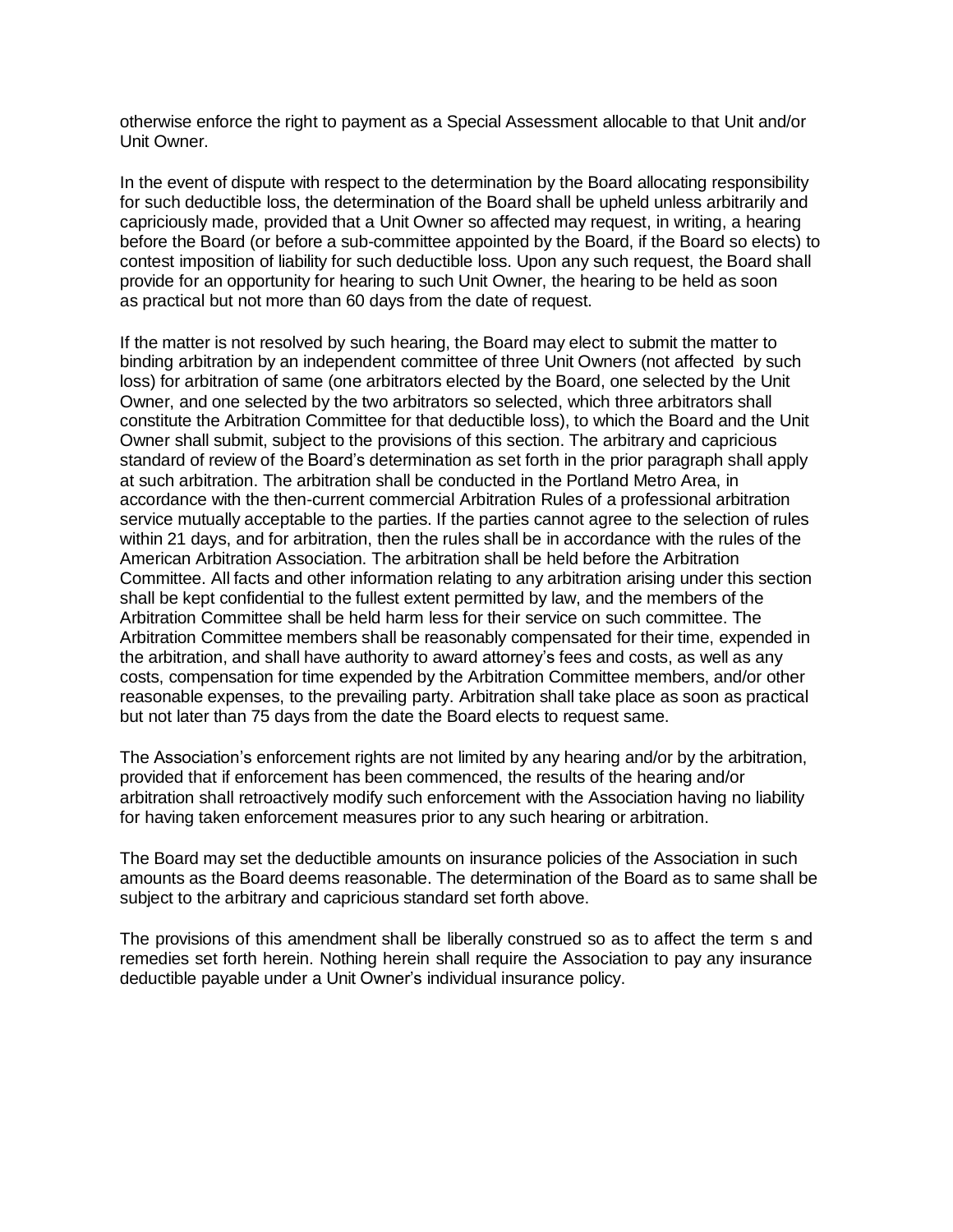# 13. PARKING RULES & VEHICLE RESTRICTIONS

There is limited overflow and guest parking in the Fountain Court Community. In order to ensure guest parking for all residents, the following rules have been established. **Continuous compliance is important to prevent the towing of your vehicle.**

Vehicles must not block mailboxes from 10:00 am to 4:00 pm as posted by the U.S. Postal Service. If a vehicle is parked in violation of this rule, the vehicle will be subject to immediate tow, without notification to the Owner.

Parking of boats, truck campers, recreational vehicles, or similar vehicles or equipment shall not be permitted unless completely enclosed within Owner's garage. Parking of these items within the garage cannot limit resident from parking all vehicles within the garage.

No off-road, unlicensed motor vehicles shall be operated upon the Common Property.

No recreational vehicles may be parked anywhere on any portion of the Fountain Court Community, except for the purposes of loading and unloading.

Minor maintenance with a short duration, such as vehicle cleaning, changing flat tires, or changing a dead battery, is allowed. Fluid changing or flushing is prohibited. Owners permitting vehicles to leak on common and limited common areas will be responsible for the cost of street and sidewalk cleanup and repair.

No dismantled or wrecked vehicle or equipment shall be parked, stored or deposited anywhere within the Fountain Court Community.

No trailer, truck, boat or recreational vehicle may be used as a living area within the Fountain Court community.

Garage doors must remain closed except when someone is in attendance. Garage doors shall also remain closed during noise-related activities, such as social gatherings or during the operation of power tools.

**Garages are to be used for parking vehicles.** Any other uses must not impede the parking of Owner's vehicles at any time, i.e. living space, storage, playroom, etc.

Any vehicle parked within the Community grounds shall be parked in a manner **not** to cause difficulty for other residents to access their garage.

### Vehicle Registration

All vehicles must be registered with the Management Company. A copy of the registration form for each vehicle showing the Fountain Court Unit address, make, model, vehicle year, color and license plate number will be required. A copy of this form is included in Appendix A of these Rules & Regulations or can be downloaded from the Fountain Court website.

Vehicle registrations forms will be mailed to Owners annually. All Owners will be required to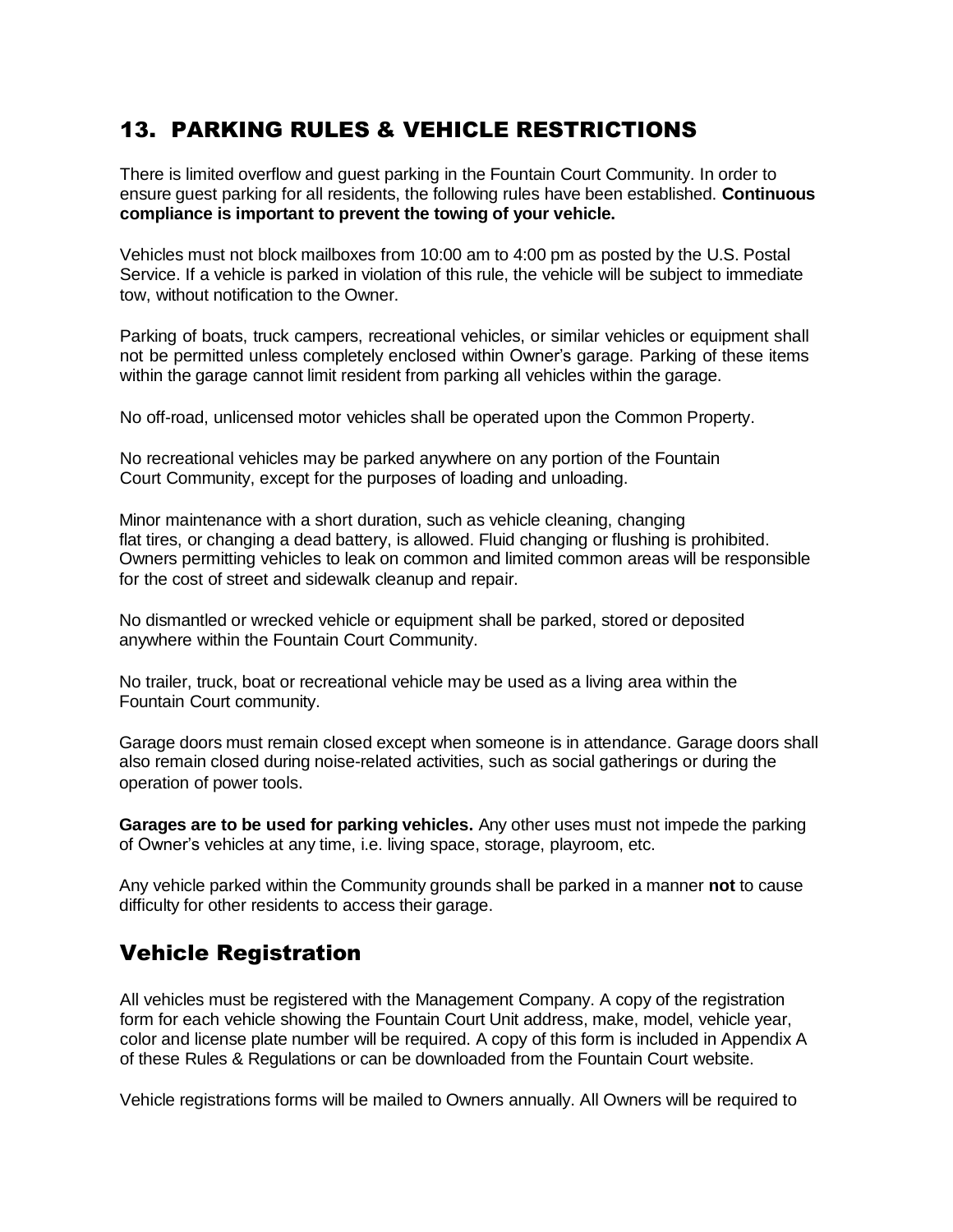update and submit the vehicle registration forms to the Management Company even if their vehicles have not changed.

## Resident Parking

All Units within the Fountain Court Community have a 2-car garage, whether a tandem or side-by-side unit. Every Resident must first park 2 vehicles within the garage. If a Resident has 3 or more vehicles, he/she must first park 2 vehicles within the garage. If you have a full-

size driveway, you must then park a 3 or 4 vehicles in the driveway. Driveway parking is

secondary to garage parking. If you do not have a driveway your 3 or any additional vehicles must be parked in the street.

Residents with vehicles that are too large to park within the unit garage must notify the Board of Directors in writing.

# 14. FRONT ENTRY AND BALCONY AREAS

Rugs, drapes, towels, blankets and pillows or other articles shall not be draped or hung on balcony railings or walls, the front entry area, or from windows.

Unit Owners are responsible for the maintenance and upkeep of the front entry and balcony area of their Units. The front porch and balcony must be kept clean and tidy.

The Balcony and front entry may not be used for storage of unused furniture, cabinets, cartons, automobile parts, bicycles, etc. Potted plants, furniture, patio tables, umbrellas, etc, must be kept in good condition and meet reasonable community standards of material, size, shape and color. Furniture placed on the balcony or front porch must be as designed for outdoor patio use and in good condition. Camp chairs, beach chairs, beach umbrellas, indoor furniture and fireplaces are not allowed in the front porch or balcony areas.

Basketball hoops and pools, etc., are not allowed on front entries, balconies, driveways or in common areas. Play structures are allowed during the day and must be put away in the evenings. They cannot be left out.

The storage of any combustible or flammable items on the front entry or balcony is strictly prohibited. Small to standard sized propane gas barbecues may be stored within the Unit's balcony area. Barbecues may not be kept on the front porch area.

No loose pots or other items shall be placed or balanced on top of or outside of any wall or railing, especially if made of wood. Each Resident shall take reasonable steps to capture water from potted plants and to protect the patio/railing surface from staining or rotting. If damage occurs from the placement of pots or other items, the Homeowner may be responsible for the cost of repairs or replacement.

Plants of the "vining" nature are not allowed to attach and grow upon (in anyway) the exterior of the buildings, including the posts, siding, railings, etc. All potted plants must be kept pruned away from the buildings.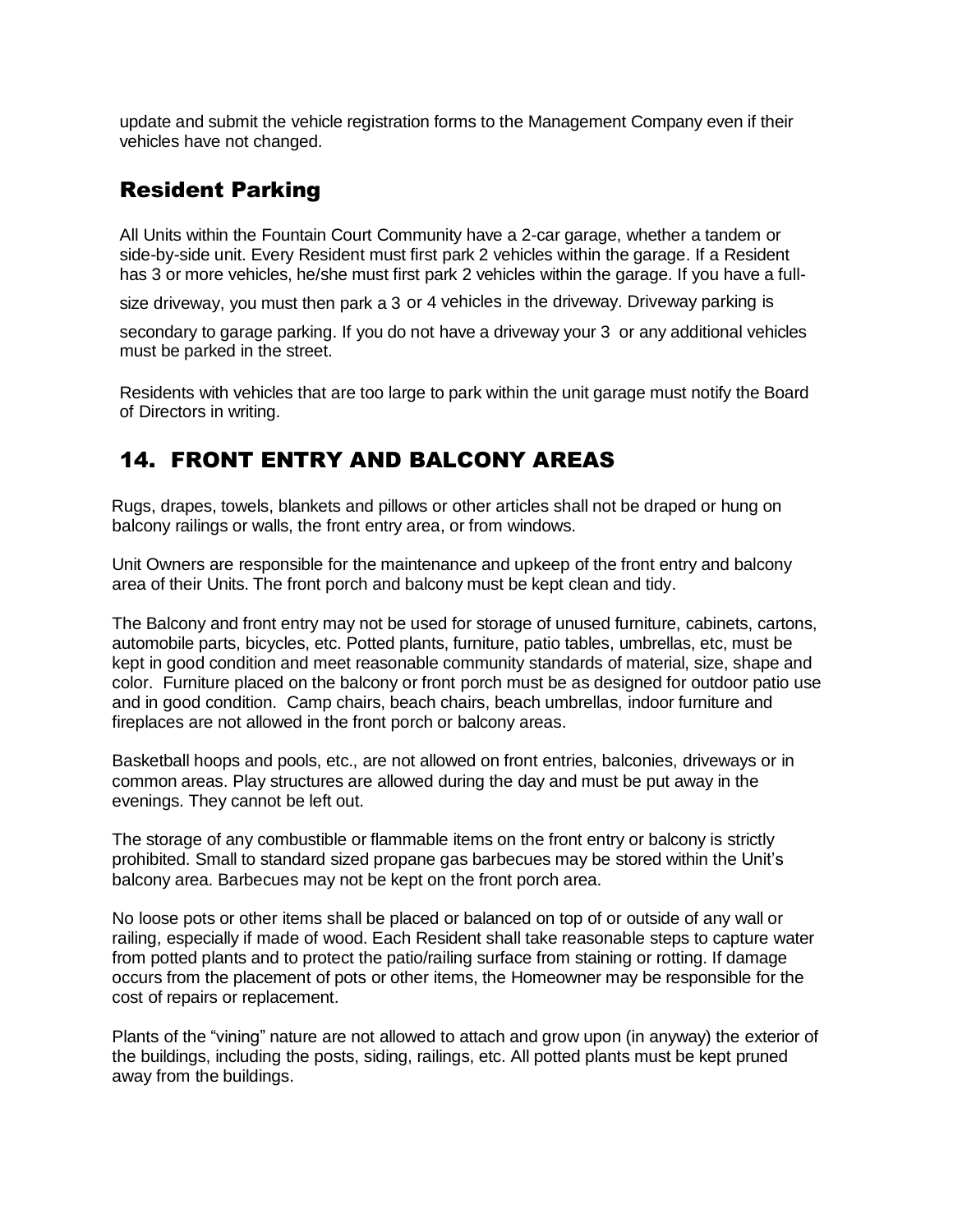Tiki Torches are not allowed in the Community, which includes, but not limited to balconies, decks, common area planter beds, etc.

Balconies and front porches must be maintained in the as built condition. No tile, carpeting, marble, etc., may be placed on any balcony or front porch surface.

No Owner or Resident shall make any improvements to a balcony, front entry or similar area unless and until the Architectural Control Committee approves the plans. Architectural forms for this purpose are available from Bluestone and Hockley.

No Resident shall interfere with the surface or any sub-surface drainage of any front, entry or balcony as established by the builder.

Twinkle lights (or other similar lights) are not allowed to be displayed on a continuous basis. These types of lights are only allowed pursuant to the Holiday Decorations rules in Section 10.

Homeowners or Residents may not attach any type of decoration to the siding of the buildings. When attaching decorations, such as wind chimes, etc. they must be attached to the wood trim. Owners are responsible for the repair or any damage caused by attaching these decorations.

Wind Chimes are allowed in the community so long as there are no complaints from neighboring residents. If the Board of Directors determines that a wind chime is a nuisance, the Resident must remove the wind chime.

# 15. PETS

Residents are entitled to keep a limited number of domestic dogs or domestic cats, provided Pet owners have the absolute duty and responsibility to pick up their pet's waste and dispose of it in a sanitary manner. Property damage, including damage to the Common Area grass will be repaired and charged back to the Homeowner responsible for the offending pet.

ALL PETS MUST BE ON A LEASH PER CITY ORDINANCE.

No pet can be attached by leash, chain, rope or any other manner, to the building, decking, railing, posts, etc.

Pets may not be left outside on the patios without attendance by the Resident.

No livestock (e.g. chickens, rabbits or other animals) shall be allowed or kept in any part of the Fountain Court community.

No pets may be kept in the Fountain Court community which, in the determination of the Board, may result in an unreasonable annoyance to other Residents.

No pet may enter the Common Property except while on a leash which is being held by a person capable of controlling the pet.

Residents shall prevent their pets from damaging any portion of the Common Property.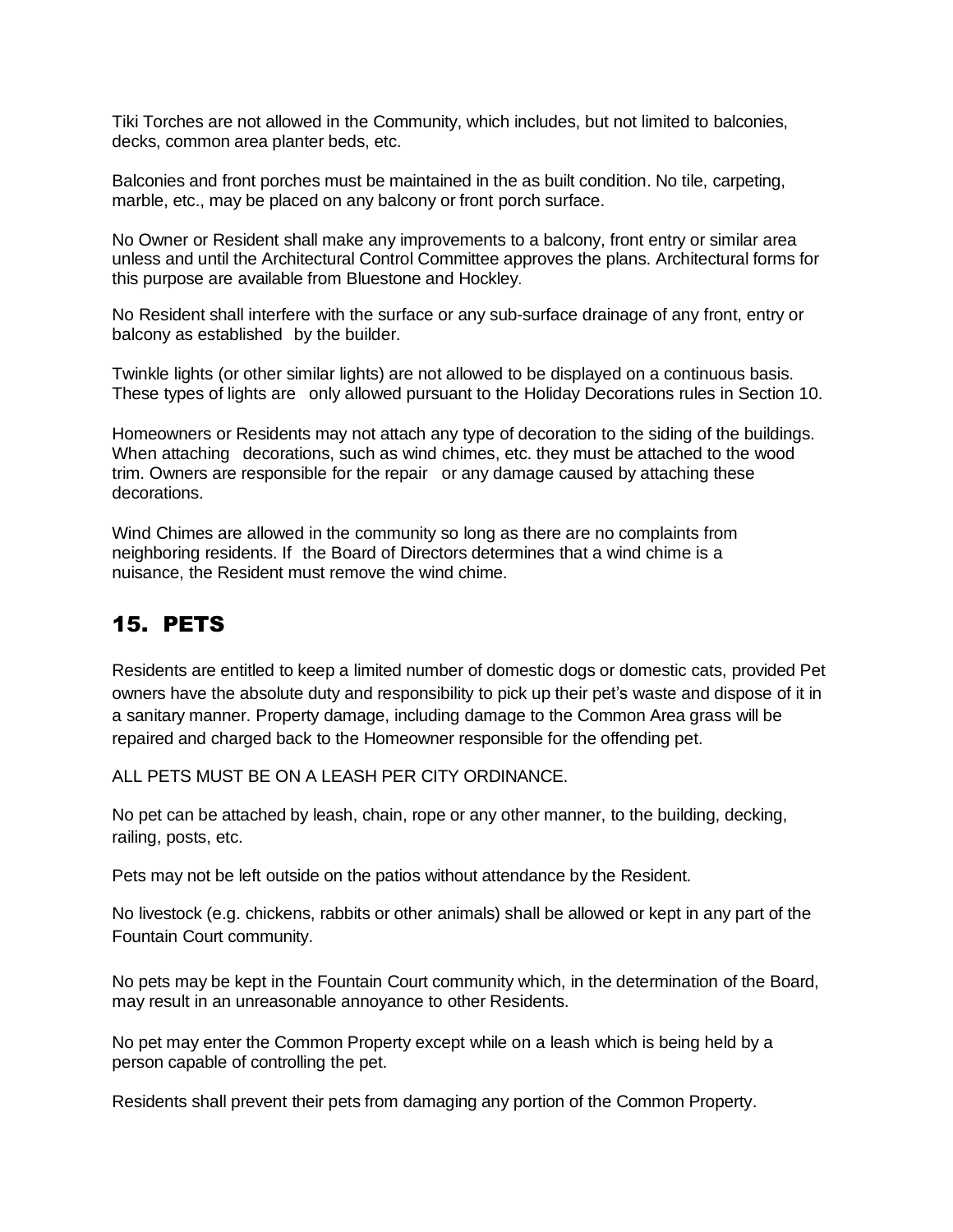# 16. QUIET ENJOYMENT

No Resident shall permit any activity to be performed or any substance or material to be kept anywhere in the Fountain Court community which will obstruct or interfere with the rights of quiet enjoyment of the other Residents, or annoy them by unreasonable noises, odors, fumes, etc., nor will any Resident commit or permit any nuisance anywhere in the Fountain Court community. The Board shall have the right to determine if any noise, odor, interference, or activity producing such noise, odor or interference constitutes a nuisance.

All sound shall be kept at a level that does not unduly disturb your neighbors or the other residents.

Noise that is plainly audible outside any residence or building is a violation.

All Residents are responsible for noise caused by their families, invitees, pets and guests, as well as themselves.

Prolonged idling or revving up of vehicles is prohibited.

Televisions, radios, or car radios must be turned to a volume that cannot be heard outside the Unit or vehicle.

# 17.RENTAL / LEASE OF TOWNHOUSE & CONDO UNITS

**Each Owner desiring to rent his Unit shall submit for pre-approval by the Board the lease agreement with the prospective renters or leaseholders**. The Board shall approve such lease or rental agreement as long as (1) any charge due the Association in connection with its review of the lease or rental agreement has been paid by the Owner and (2) the Board determines that the lease or rental agreement satisfies the requirements of the Declaration and By-Laws. A new request for approval shall be submitted for any change in lessee and/or renter.

Upon notification of rental approval/opportunity, the owner is granted 60 days from the notification date to provide a signed lease agreement to Bluestone & Hockley, with the tenant(s)' move-in date no later than 90 days from the date on the notification. If these timelines are not met, the owner must reapply if they're still interested in renting out their unit. The Board may grant extensions on a case-by-case basis if the request is received in writing.

Owners are required to include in their rental or lease agreement a termination and/or eviction clause in the event of a violation of the Fountain Court Declarations, By-Law s or Rules & Regulations by renters or leaseholders.

It is the Board's recommendation that legal counsel be consulted to make certain these issues is clearly outlined in the written rental or lease agreement with the tenants.

The Owners of units occupied by renters or leaseholders is further responsible for notifying Bluestone and Hockley any change in renters or lease holders so that vehicle parking records may be kept up-to-date.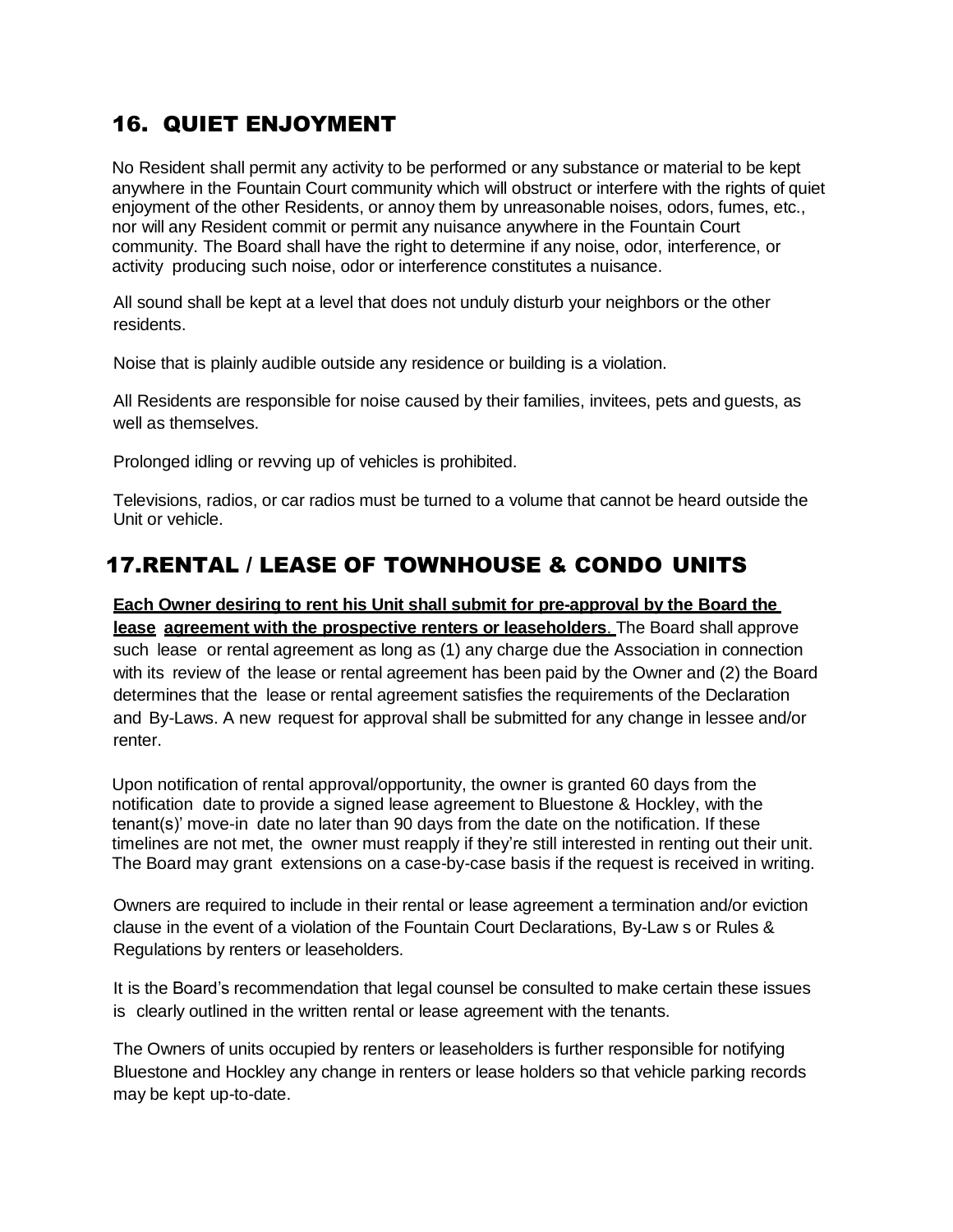It is the responsibility of the Owner to inform their tenants of the parking rules at Fountain Court. The Association, the Board of Directors or Bluestone and Hockley will *not* be responsible for refunding parking fines to the Unit Owner of any sort that may be assessed against any tenant for illegally parking within the Fountain Court Community in violation of the Association Rules & Regulations. There is no grace period.

It is the Owner's responsibility to supply tenants with a current copy of the Fountain Court Rules & Regulations. Tenants are responsible for knowing the Rules. In addition, Owners of rental units are responsible for notifying the management company of any change in tenant .

# 18.TRASH & RECYCLING

Every Resident must make an effort to keep the Community clean and not allow any trash to be dropped in the streets, sidewalks, or Common Areas.

Every Resident must keep the collection containers in his/her respective garage and out of sight at all times except when set out for collection as outlined below. Trash and recycling containers may not be set out prior to the day before collection and **must be put away** within the Resident's respective garage on the same day as the trash is collected. Collection day is Tuesday.

Christmas trees **may not** be placed outside for collection prior to the day before collection. that they are not kept, bred or maintained for commercial purposes.